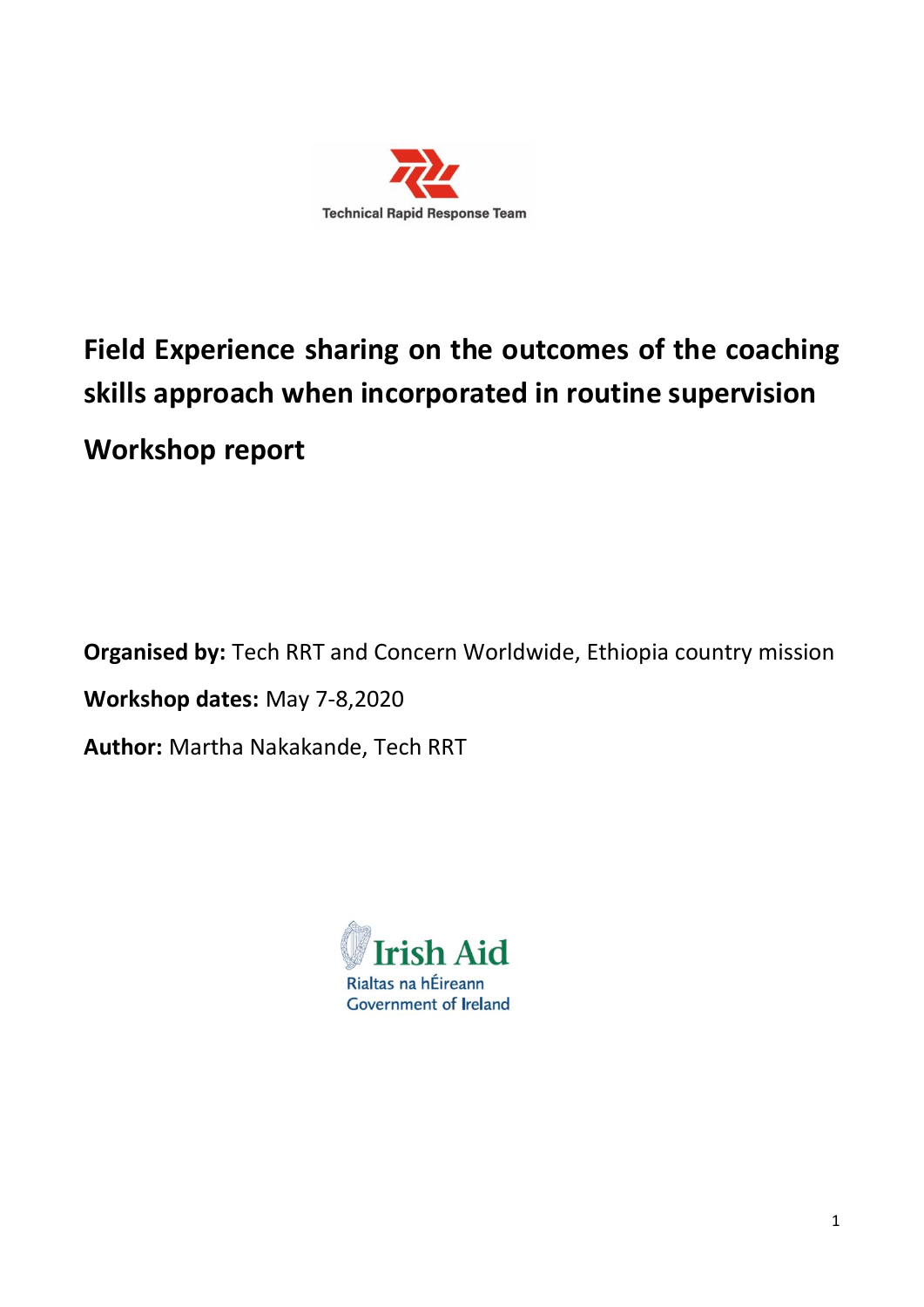# <span id="page-1-0"></span>Table of contents

# Contents

| 1.                                                                                                    |  |
|-------------------------------------------------------------------------------------------------------|--|
| Fundamental change/shift in the way of working following the training and implementation of the<br>2. |  |
|                                                                                                       |  |
| 3.                                                                                                    |  |
| 4.                                                                                                    |  |
| Conclusion and recommendations for sustainability and scalability of the approach. ---------------- 9 |  |
|                                                                                                       |  |
|                                                                                                       |  |
|                                                                                                       |  |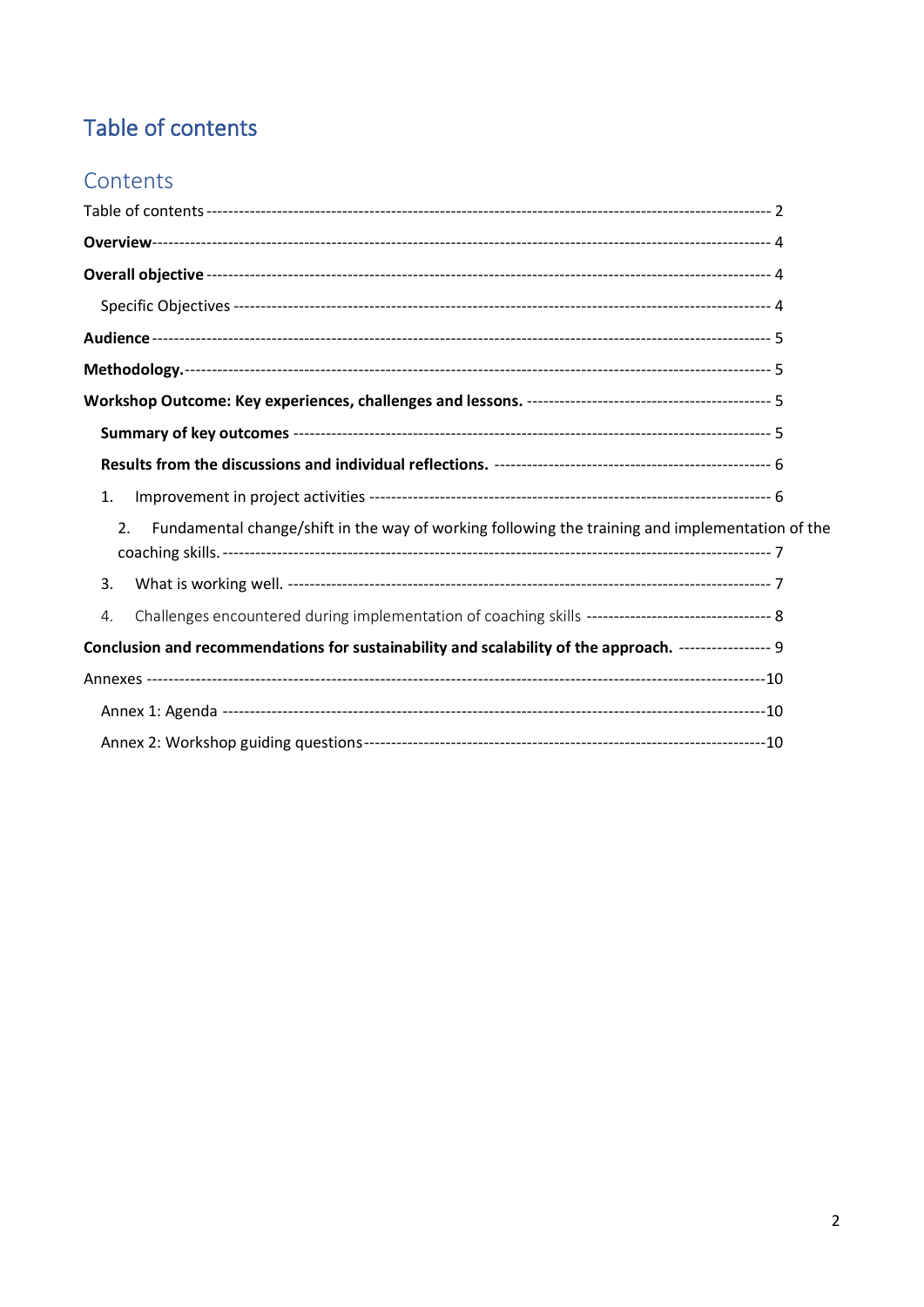### Executive summary

Concern worldwide sought to include mentoring and coaching as part of health systems strengthening that is core to the programs currently implemented in Ethiopia following the CMAM surge project evaluation. The evaluation report recommended the need to strengthen mentoring to reinforce capacity and encourage continuous learning. With support from the Tech RRT, staff including the technical support staff at the country office, program managers, district project managers, project senior officers and government health officers were trained on coaching skills. When the trainings were completed, the staff embarked on improving their supervision approach by incorporating coaching skills. An aassessment was carried out 4 months after the trainings to assess how the staff currently coach/supervise and evaluate whether the training is likely to have had an effect on Concern staff. One of the recommendations from the assessment was to have an internal sharing of experiences and lessons learned. A workshop was organized to to bring together Concern Worldwide staff that were trained and/or are implementing the coaching strategy to share experiences. The report covers the outcomes of this workshop that was carried out with the Amhara region staff. The workshop was carried out virtually through individual reflections and contributions and an open floor discussion with guiding questions and a question and answer session and covered the following areas:

- − Improvements in project activities due to incorporation of the coaching approach in supervision
- − Changes/swift in the supervision process
- − Challenges
- − What is working well (or not working well)
- − Benefits of the approach
- − Recommendations for sustainability and scalability of the approach.

Outcomes of the discussions and the individual questionnaires mirror the results from the assessment where 100% of the staff reported an improvement in supervision, collaboration, coordination and improvement in service provision. Changes reported included improvement in scheduling, use of adult learning skills, better communication between the Concern teams and the Woreda and health centers staff, better reporting and documentation in the OTPs. Key among the lessons learned was that, better capacity strengthening can be attained when the focus is to work with the health workers. This involves not only focusing on technical performance but also holistic support through actively engaging them at all levels. This can be through involvement in planning, respect and working together to find solutions to challenges. Involvement of health workers improves the confidence of health/extension workers, motivates them and allows for better uptake of knowledge and skills thus contributing to improved service provision.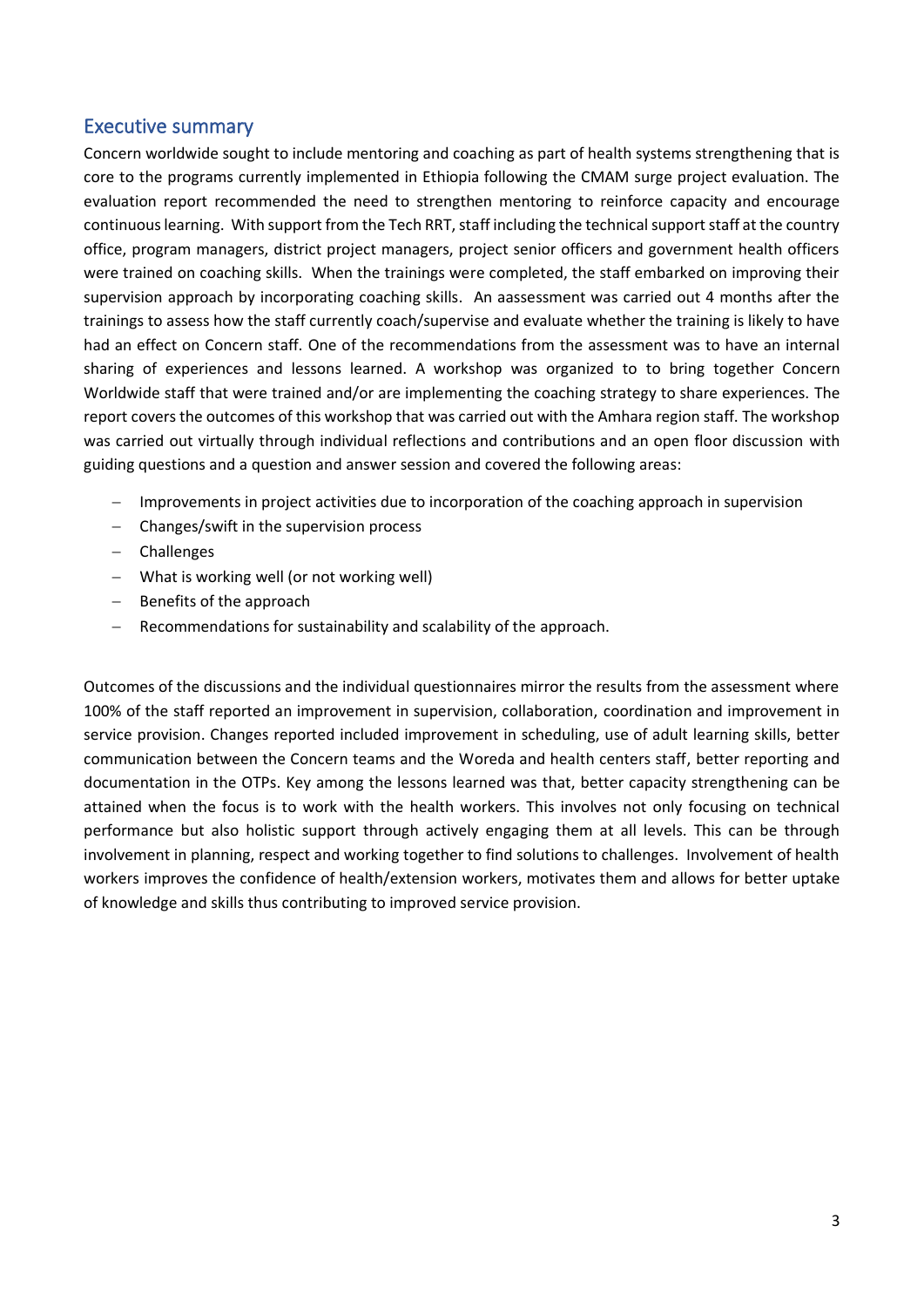# <span id="page-3-0"></span>**Overview**

Concern Worldwide, with the support of the Tech RRT, delivered a coaching training to key Concern staff including the technical support staff at the country office, program managers, district project managers, project senior officers and government health officers. Trainings took place in June 2019 for managers in Addis Abba and for senior project officers and government officers, the training took place in Somali and Amhara regions in September and October 2019.

Following the training, the staff embarked on improving supervision by incorporating the coaching skills during the supervision visits. An assessment was done in the Amhara region in February 2020 to assess how Concern staff currently coach/supervise and evaluate whether the training is likely to have had an effect on Concern staff. The assessment revealed a positive change in supervision practices following the training although there is no baseline data to compare with. The information gathered provided an insight into the potential of coaching skills among the staff. The results showed an overall understanding of what coaching is and appreciation of the limitations of the traditional supervision that does not include coaching. The benefits of the coaching strategy mentioned included:

- − Improved communication skills and relationships between the supervisors and the MoH staff.
- − Identification of root causes of the challenges
- − Improved service provision in the health facilities.
- − Improved skills and knowledge among the staff as the challenges related to implementation of the protocol such as defaulter tracing, proper anthropometric measurements are resolved on site as part of on-job demonstrations.
- − Improvement in other program aspects such as documentation and timely supplies requests.

Recommendations from the assessments indicated the need to gather more information and experiences to build a body of experiences and evidence that would inform a lessons-learned workshop at a national level with the federal government. One of the propositions was to have an internal sharing of experience and lessons learned. Capturing lessons learned shows both the positive and negative experiences from which a project or organization can result in opportunities for continued growth and/or improvements. The purpose of the workshop therefore was to bring together Concern Worldwide staff that were trained and/or are implementing the coaching strategy to share experiences.

# <span id="page-3-1"></span>Overall objective

To share experiences for learning purposes and make recommendations to refine the coaching strategy for improved and sustainable health systems strengthening.

#### <span id="page-3-2"></span>Specific Objectives

- 1. Share and appreciate implementation experiences and good practices of the coaching approach from both the technical support staff and field staff
- 2. Discuss and share recommendations and way forward for improved implementation of the coaching strategy.
- 3. Document experiences and learning on coaching practices.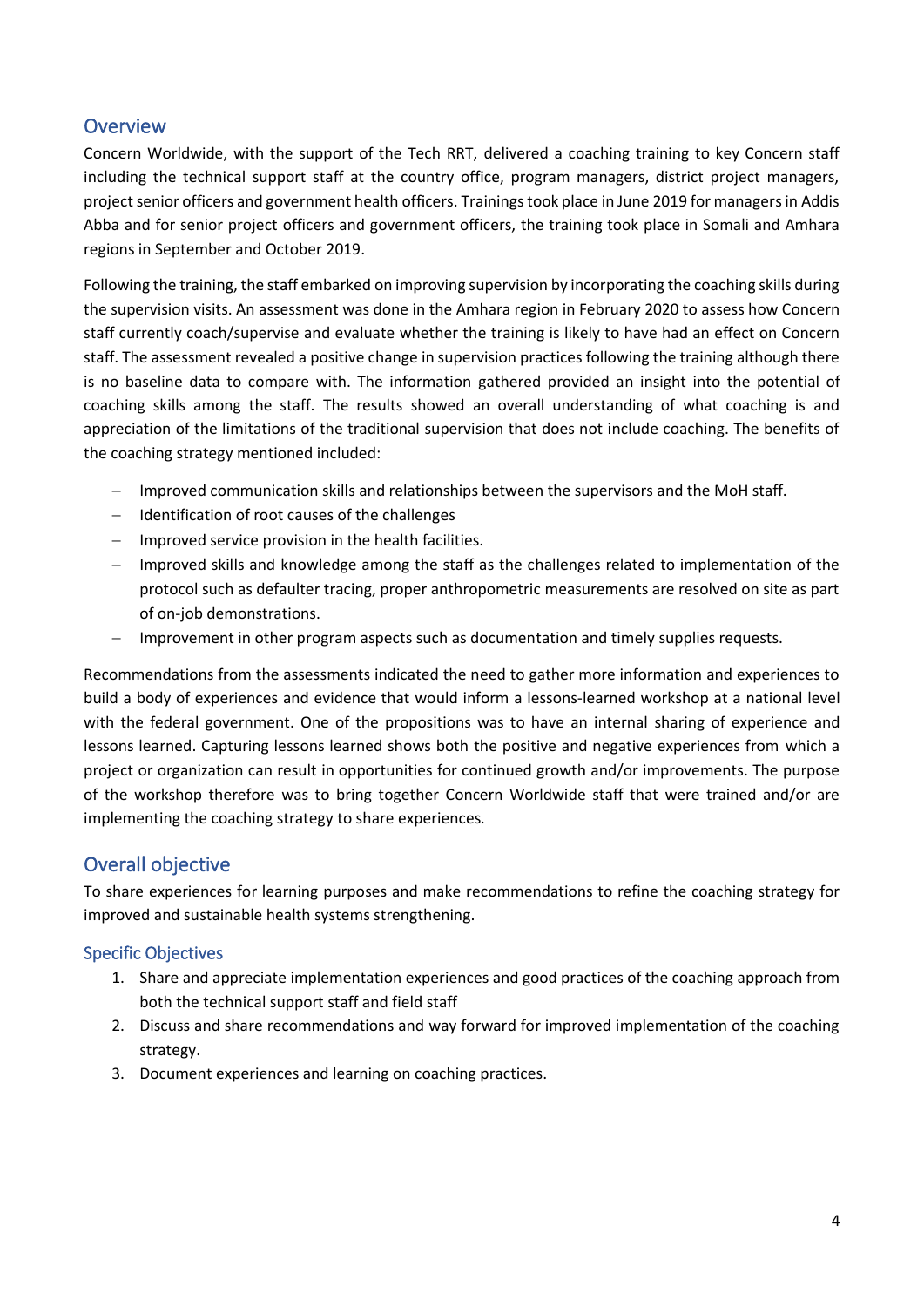# <span id="page-4-0"></span>Audience

There were 12 participants in the workshop. These were the Concern staff that participated in the training and/or are currently implementing the coaching strategy as part of supervision and technical support. They included the Amhara region program team (Community Preparedness for Acute Malnutrition in Amhara (CPAMA) program manager, the district project managers, senior program officers and the health and nutrition officers). Seven shared their reflections and all the 12 participated in the group discussion session

# <span id="page-4-1"></span>Methodology.

Initially, the workshop was set to take place in person in Addis Ababa. However due to the COVID-19 pandemic, the Tech RRT Advisor was unable to travel to Addis, and the Concern staff were working from home. The workshop was therefore carried out virtually through individual reflections and contributions and an open floor discussion with guiding questions and a question and answer session.

The workshop was purely for gathering qualitative data on opinions and observations and lessons learned. The workshop was divided into 2 sessions. Session 1: Individual reflections where the participants received guiding questions and responded to them individually and shared their input via email. Session 2: open floor discussion and the question and answer session was held via skype. Session 1 took place on day one and session 2 on day two and the discussion took 2 hours. All questions aimed at gathering information on what was working well, what did not work well, areas and recommendations for improvement. The individual reflections were guided by questions (Annex 2) aimed at eliciting the staff's view about changes they consider fundamental, the benefits to them and the health workers they are supporting. The discussions resolved around any shift in how supervision is done, what is working well and what is not, field examples showing the positive change due to incorporating coaching skills in the supervision, how the approach is implemented and any recommendations.

The virtual nature of the workshop involved difficulties due to internet challenges, especially session 1. This was overcome by ensuring staff in Addis shared the relevant information with the field team by phone.

# <span id="page-4-2"></span>Workshop Outcome: Key experiences, challenges and lessons.

Following a brief introduction on the background of the approach, the coaching skills trainings and purpose of the workshop; the discussion was initiated with questions being asked to the group.

The workshop discussions and reflections focused on 6 key aspects:

- − Improvements in project activities due to incorporation of the coaching approach in supervision
- − Changes/swift in the supervision process
- − Challenges
- − What is working well (or not working well)
- − Benefits of the approach
- Recommendations for sustainability and scalability of the approach.

#### <span id="page-4-3"></span>Summary of key outcomes

| <b>Observed</b><br>change | <b>Contributing factor(s)</b>                                                   | <b>Lesson learned</b>                                                               |
|---------------------------|---------------------------------------------------------------------------------|-------------------------------------------------------------------------------------|
| Improved<br>scheduling    | Involvement of the<br>health workers, sharing<br>of the supervision<br>schedule | Good planning requires involvement and<br>communication with all parties concerned. |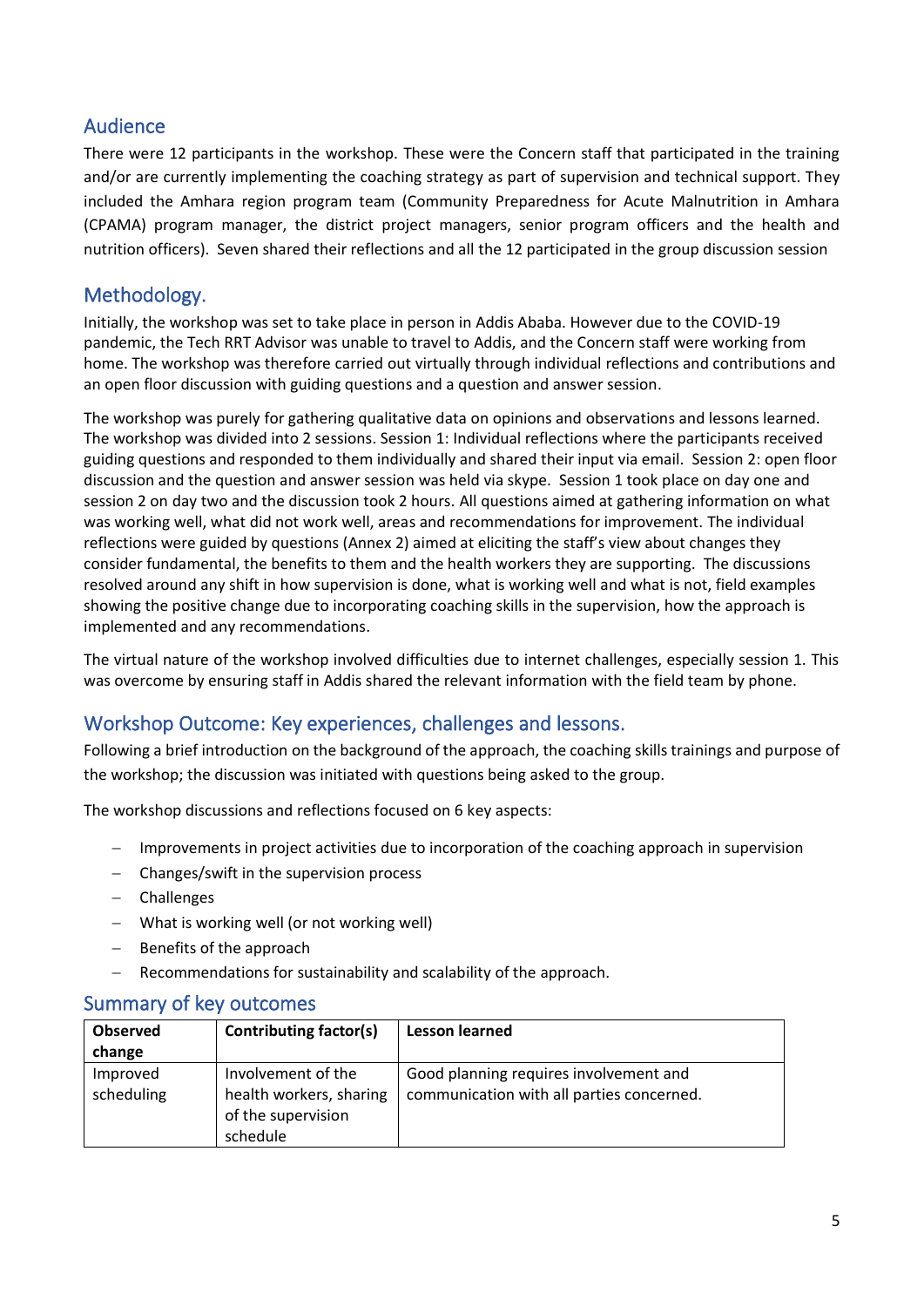| Use of adult<br>learning and<br>better<br>communication<br>skills                              | Knowledge on the skills                                                                                                                                                                 | It is important to train staff on various soft skills that<br>are may not be emphasized during recruitment but<br>are key for good interpersonal skills.                                                                                                                                                                                                                                              |
|------------------------------------------------------------------------------------------------|-----------------------------------------------------------------------------------------------------------------------------------------------------------------------------------------|-------------------------------------------------------------------------------------------------------------------------------------------------------------------------------------------------------------------------------------------------------------------------------------------------------------------------------------------------------------------------------------------------------|
| <b>Health workers</b><br>are the focus<br>during<br>supervision                                | Awareness of the<br>coaching steps,<br>commitment to<br>implement the<br>coaching steps                                                                                                 | Active involvement of health workers both as<br>$\bullet$<br>the focus and contributors to supervision<br>contributes to better service delivery and their<br>personal growth.<br>Involvement of health workers improves the<br>confidence of health/extension workers,<br>motivates them and allows for better uptake of<br>knowledge and skills thus contributing to<br>improved service provision. |
| Improved<br>coordination<br>and<br>involvement of<br>the Woreda and<br>zonal health<br>offices | Requirement to share<br>reports based on the<br>coaching steps,<br>documentation of the<br>supervision,<br>appreciation and<br>utilization of the<br>reports by the health<br>officers. | Key to health systems strengthening is putting the<br>MoH staff at the forefront, they need however to be<br>supported not only in providing resources but also<br>sharing information so that they are aware of what is<br>happening on the ground                                                                                                                                                   |

# <span id="page-5-1"></span><span id="page-5-0"></span>Results from the discussions and individual reflections.

#### 1. Improvement in project activities

All participants agreed that there has been a change in the way supervision is done and the outcomes of the supervision. The visits are more productive, there is improvement implementation e.g documentation, in communication and overall relationships between the health/extension workers and the Woreda and zonal health officials.

One senior program officer said, "*This has improved overall the activities at ground level compared to the old supervision approach. After the training, we clearly follow the coaching steps to improve the quality of CMAM activities at ground level*."

Adult learning and communication skills are used. There is participation and engagement in the work, direct involvement of the health/extension workers in the supervision process, allowing the health/extension workers to do and manage activities by themselves and practical on-job training. Actively listening, observation, feedback and effective questioning were some of the communication skills mentioned. Improvements mentioned include:

- Improvement in documentation and reporting in the health centers and health posts.
- $\Box$  Utilization of supervision reports and feedback by the Woreda health Office and health cluster to support the Health/extension workers, engage with non-active Health/extension workers and communicate with the Zonal health office.
- $\Box$  Health facility staff are more involved (not simply receivers of information but part of the process). This is through working with them to identify strengths, challenges and developing action plans.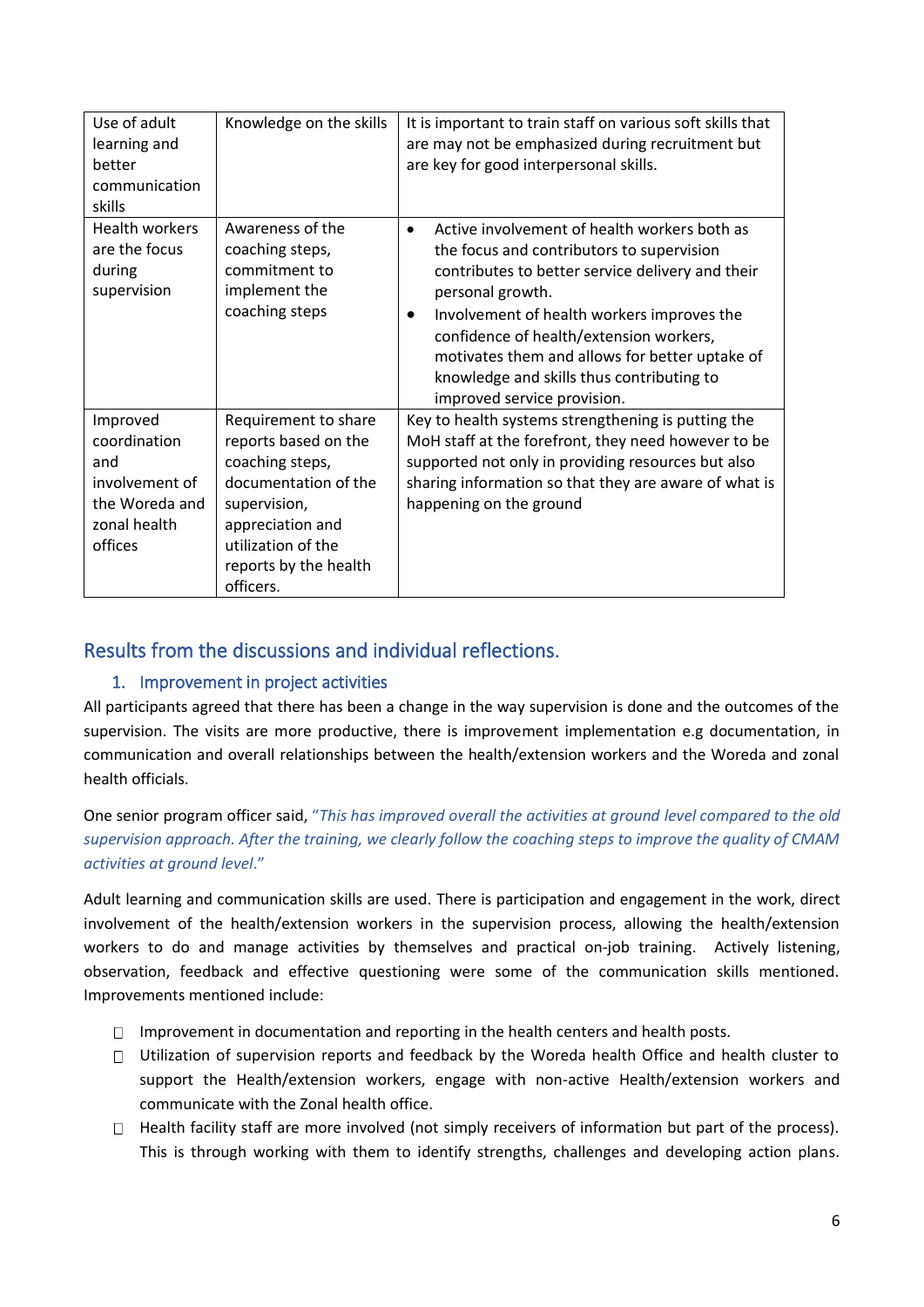Problem solving is based on solutions provided by the health facilities staff no only the protocols and guidelines.

 $\Box$  Improvement in planning and scheduling of the supervision: Plans are made and shared with the health facilities and prior communication is done to ensure the staff are available.

## <span id="page-6-0"></span>2. Fundamental change/shift in the way of working following the training and implementation of the coaching skills.

*"Before I took the training, the support was not provided systematically, and I only refered to the documents. I didn't ask them and observe how they managed the tasks. Action plan was not prepared together but recommendation was given based on the findings." A SPO's reflection*

#### **The CPAMA program manager on changes among the Senior project officers**:

"*On the action plan, they take enough time to deal with all the challenges and address the concerns of the health/extension workers, develop the action plan together, check the previous action plan and deal with new challenges if certain solutions in the action plan failed, then take another step to bring new solutions.*"

The program staff including the project officers and the managers mentioned noticing concrete difference in the supervision prior and after the training. Examples of changes are mentioned below:

- $\Box$  Making the health workers central to supervision not only as recipients of instructions. The Senior project officers engage with the health/extension workers in identification of gaps, share ideas, do practical on-jog coaching and ensure that the health facilities staff are integral to the whole supervision process and outcomes. Prior to the training, Senior project officers only visited and checked boxes/input comments in the supervision checklists without necessarily involving the health workers.
- $\Box$  Based on the approach, it is now part of the supervision process to find the root cause of challenges identified to make and recommendations at each level.
- $\Box$  Improvement in confidence, skills and knowledge. Through using different techniques like asking, provoking and rephrasing to easily identifying the root cause of the problem, discussing ways to improve and action plan development give the coach and coachee opportunity to improve their communication skills and overall knowledge on CMAM.
- $\Box$  Sharing supervision reports that include information on identified gaps, recommendations and action plans with the district health office and health cluster centers has ensured better coordination.

#### <span id="page-6-1"></span>3. What is working well.

□ Sharing of the supervision reports with the Woreda Health Office (WoHO). These are used by the officials to follow up on the staff that are found not to be actively engaged in service provision. This has greatly improved the commitment among some of the health facilities staff.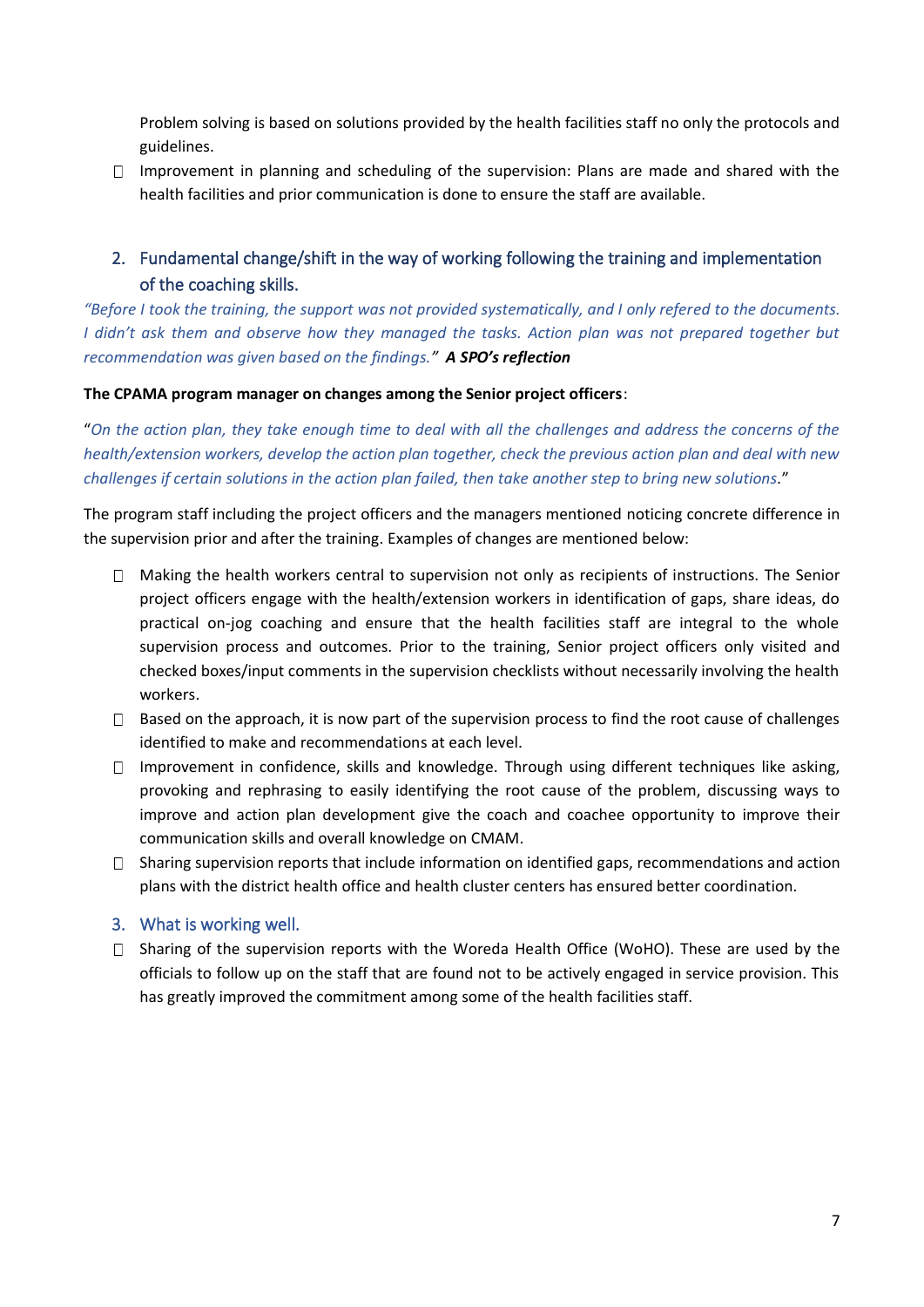- $\Box$  Overall improvement in the relationship between the Senior project officers and the health/extension workers and productivity. Proper action plans with a timeframe have advanced timely completion of tasks and health/extension workers are more involved in the process.
- $\Box$  Effective use of time and resources. Joint scheduling and communication to the health workers to determine their availability ensures that the health/extension workers are available (physical present and time).
- $\Box$  The approach has shown the need to engage with the Woreda Health office and the cluster health offices to ensure coordinated support provision to the health extension workers.
- $\Box$  Better plan and scheduling: sharing the supervision schedule with the health facilities and the Woreda Health office.
- $\Box$  Improvement in coordination whereby the Senior project officers share reports with the Woreda health Offices. The reports are appreciated and sent on to the next administrative level- the Zonal health office.
- Increased engagement between the Senior project officers and the health/extension workers. The Health/extension workers appreciate the joint identification of gaps, finding solutions and development of the action plans.
- $\Box$  The Senior project officers are more astute about the supervision process, techniques to use and the areas that need focus and which are a priority.
- $\Box$  Improved working relationships with the Woreda health office. There is improvement in communication skills (the officials do not see the discussions and feedback as criticism), appreciation of the support as the officials know what the Senior project officers do, what the organization can support (and what it is not able to).

# <span id="page-7-0"></span>4. Challenges encountered during implementation of coaching skills

There are many challenges that affect regular implementation of activities and these too can impact on how coaching is carried out. It is important that as part of coaching, challenges are analyzed as much as possible to find small doable actions- this helps to keep the staff motivated as they are contributing to the overall improvement. The challenges shared involved those related to time, human resources and access. These include:

- $\Box$  Limited time availability among the health/extension workers as they are few and have other responsibilities. They are thus not able to spend as much time on the process as required.
- $\Box$  Staffing limitations both in the health facilities and in the organization. The number of health/extension workers in the health centers/post is not sufficient. In some health posts, only one HEW can be found at a time. Within Concern Worldwide itself the number of Senior project officers is not enough for example for Delanta District activities, there are 2 Senior project officers responsible for 37 health facilities.
- $\Box$  Accessibility to some health facilities is challenges due to the insecurity and poor road network and most especially during the rainy season. It is therefore not possible to visit as frequently as would appropriate based on coaching approach.
- $\Box$  Poor motivation and commitment among some Health/extension workers to implement the action plans developed jointly. Limited opportunities for promotion (some have upgraded to

*"Before the training, to some extent we did not have a schedule, did not prepare action plan, focused on teaching rather than allowing the Health/extension workers to manage things by themselves.*" **A senior project Officer**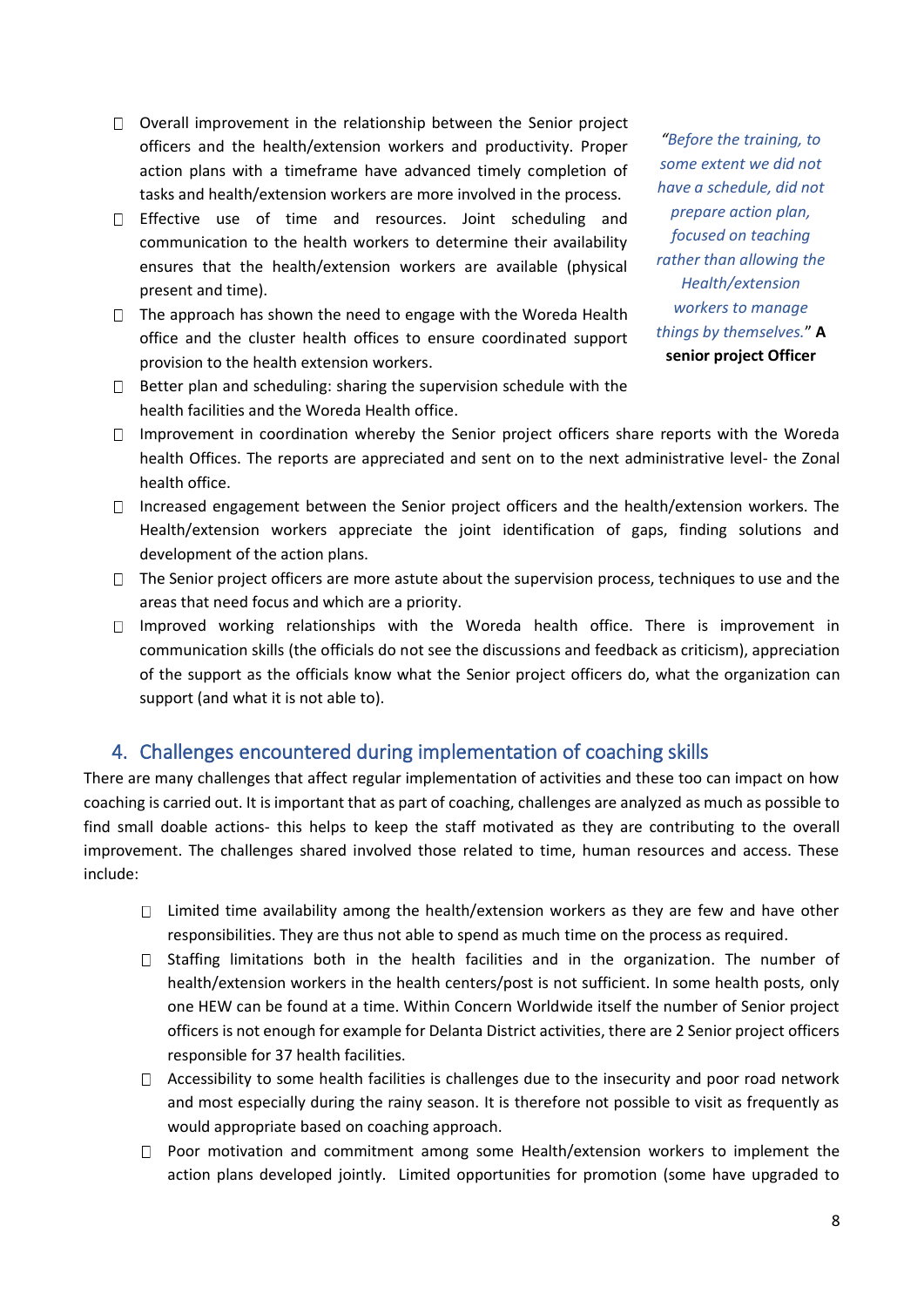diploma and when they graduate they are still deployed in the same Kebeles) and complacency arising from staying in one health facility for a very long time (Most HEW have served for 15 years in the same HP without any upgrading opportunities) are some of the reasons for poor commitment.

- □ Hight government stuff turnover.
- Dependence on the organization to avail resources and provide extra financial support to the MoH team.
- $\Box$  Limited understanding of the approach by the Woreda and zonal health officials.

# <span id="page-8-0"></span>Conclusion and recommendations for sustainability and scalability of the approach.

| <b>Experience/lesson</b> | <b>Recommendations</b>                                                               |  |  |
|--------------------------|--------------------------------------------------------------------------------------|--|--|
| The involvement of       | Capacity development for the Woreda senior experts and zonal health<br>$\Box$        |  |  |
| the<br>government        | officers on the coaching approach. Basic training due to the high turnover           |  |  |
| supervisory<br>staff     | among the government staff and refresher trainings.                                  |  |  |
| (Woreda and zonal        | Engagement of the WoHO in the supervision and on-job training with the<br>$\Box$     |  |  |
| health offices) and all  | organizational staff providing support to them i. e the government staff at          |  |  |
| organizational staff is  | the forefront.                                                                       |  |  |
| for<br>key               | Advocacy at all levels from Woreda to national level. Most of the most<br>$\Box$     |  |  |
| implementation and       | government structures-woreda to regional do not know the approach and                |  |  |
| sustainability. There    | so are no applying it during their supervision visits Advocacy should focus          |  |  |
| can better support if    | on integrating coaching skills in services provision for example as part of the      |  |  |
| capacity<br>is           | CMAM training package. The knowledge will enhance their cooperation and              |  |  |
| strengthened.            | engagement with the Concern Worldwide team.                                          |  |  |
|                          | Training for health officers at zonal and woreda offices levels<br>$\Box$            |  |  |
|                          | The CMAM guideline has uniform implementation modalities, it is much<br>$\Box$       |  |  |
|                          | better that this approach is incorporated with the CMAM guidelines.                  |  |  |
| Continued                |                                                                                      |  |  |
| routine<br>mentoring,    | Periodic reviews of supervision and sharing experiences on the impact of<br>$\Box$   |  |  |
| personnel                | incorporating the coaching approach in supervision.                                  |  |  |
| performance              | Strengthen the coaching in complementarity to supervision by applying the<br>П       |  |  |
| assessments, support     | coaching steps, give constructive feedback to the coachees, good                     |  |  |
| intentional<br>and       | communication and coordination with the Woreda health offices.                       |  |  |
| application of the       | Continue to identify lessons and best experiences to build on the approach<br>$\Box$ |  |  |
| coaching skills farther  | to improve service delivery.                                                         |  |  |
| strengthens<br>the       |                                                                                      |  |  |
| approach.                |                                                                                      |  |  |

<span id="page-8-1"></span>"*The approach is very good, it should be scaled up. As an organization we should train the government staff especially at zonal and woreda level. Through building that capacity we can scale up the approach."***The CPAMA program manager**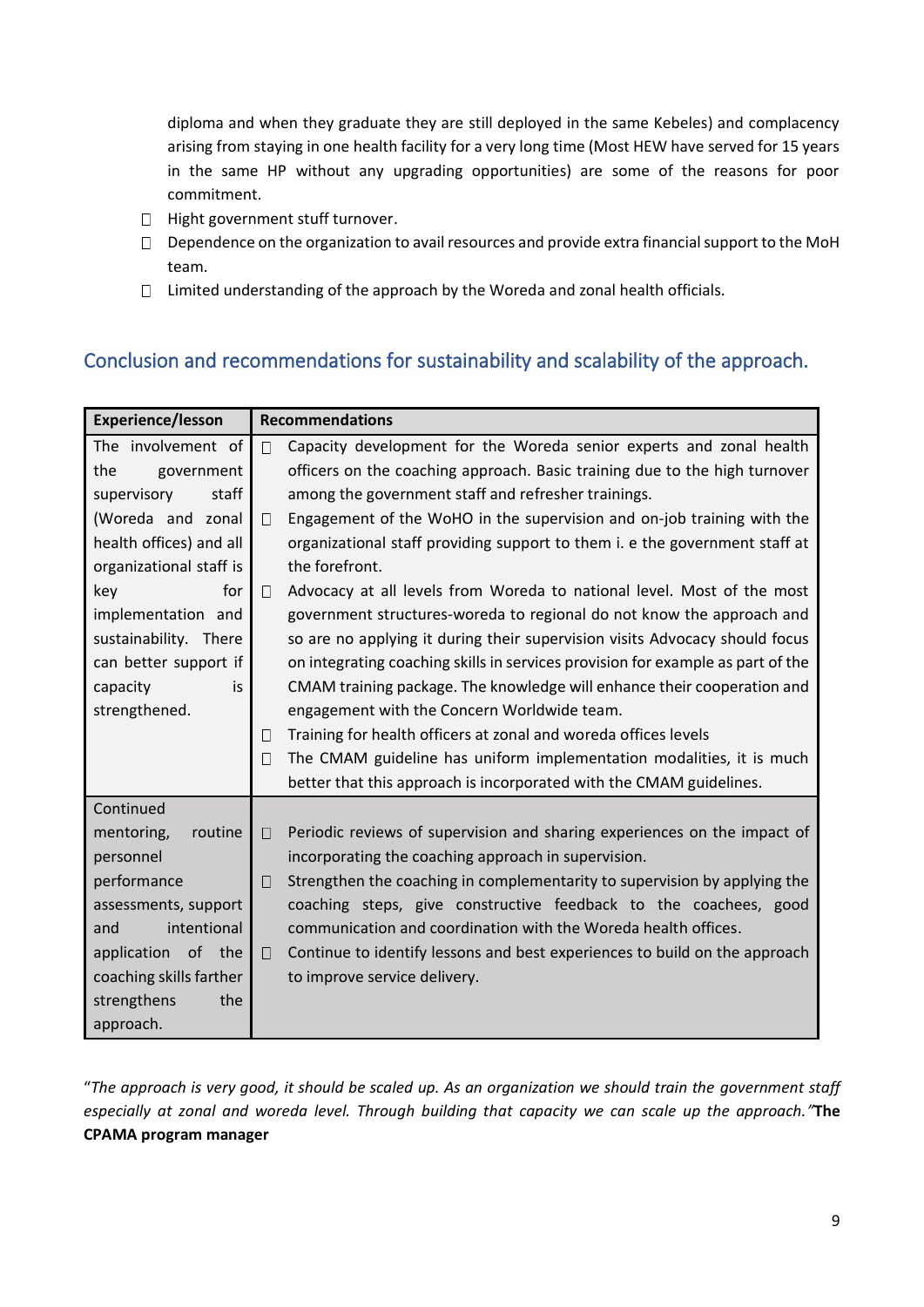# Annexes

#### <span id="page-9-0"></span>Annex 1: Agenda

| <b>Time</b>    | Day 1                                                                   |
|----------------|-------------------------------------------------------------------------|
| $9:00 - 9:30$  | Opening, introduction                                                   |
| $9:30 - 11:30$ | Individual reflection (offline) - to be sent to Advisor on the same day |
| <b>Time</b>    | Day 2                                                                   |
| $9:00 - 9:10$  | Opening remarks and outline of the on-line discussion                   |
| $9:10-10:30$   | Group discussion                                                        |
| 10:30-11:30    | Open floor and question and answer session                              |
|                | $-$ Review of individual reflections                                    |
| 11:30-11:40    | Wrap-up and closure                                                     |

#### <span id="page-9-1"></span>Annex 2: Workshop guiding questions

#### **1. Online group discussion**

- Think of the supervision (of field visit for technical support staff) that you last did, what made it successful? What could you have done better? Anything else?
- − Name and explain 2-3 things that you consider as fundamental change/shift in the way of working following the training and implementation of the coaching skills.
- − What challenges have you encountered in trying to implement the coaching skills
- − In general, what has worked and what has not worked?
- − How differently (if so) are supervision sessions prepared for than previously (before the training)?
- − Is there any shift in the response to supervision visits and recommendations by the health workers?
- − What would you recommend (feasible, doable in the specific region/context) to ensure effective coaching as part of supervision?

#### Questions to draw out some key issues and recommendations

- − What are some of the common things among all the shared experiences?
- − Communication and adult learning:
	- o What communication principles do you see at work during supervision?
	- o What adult learning principles do you see being used (a lot by you) during the supervision
	- o Under what (specific) supervision areas can the above continue to be used?
- − Challenges/areas for improvement:
	- $\circ$  What problems are you facing in ensuring sustainability of the coaching approach?
	- o What challenges are likely to affect the scalability of the coaching approach?
	- o What possible problems do you need to be aware of during supervision to ensure that coaching is practiced?
- Where do we go from here? (what should be the next steps?)

#### **Other**

Any other issues, experiences, recommendations

#### **2. Individual reflections**